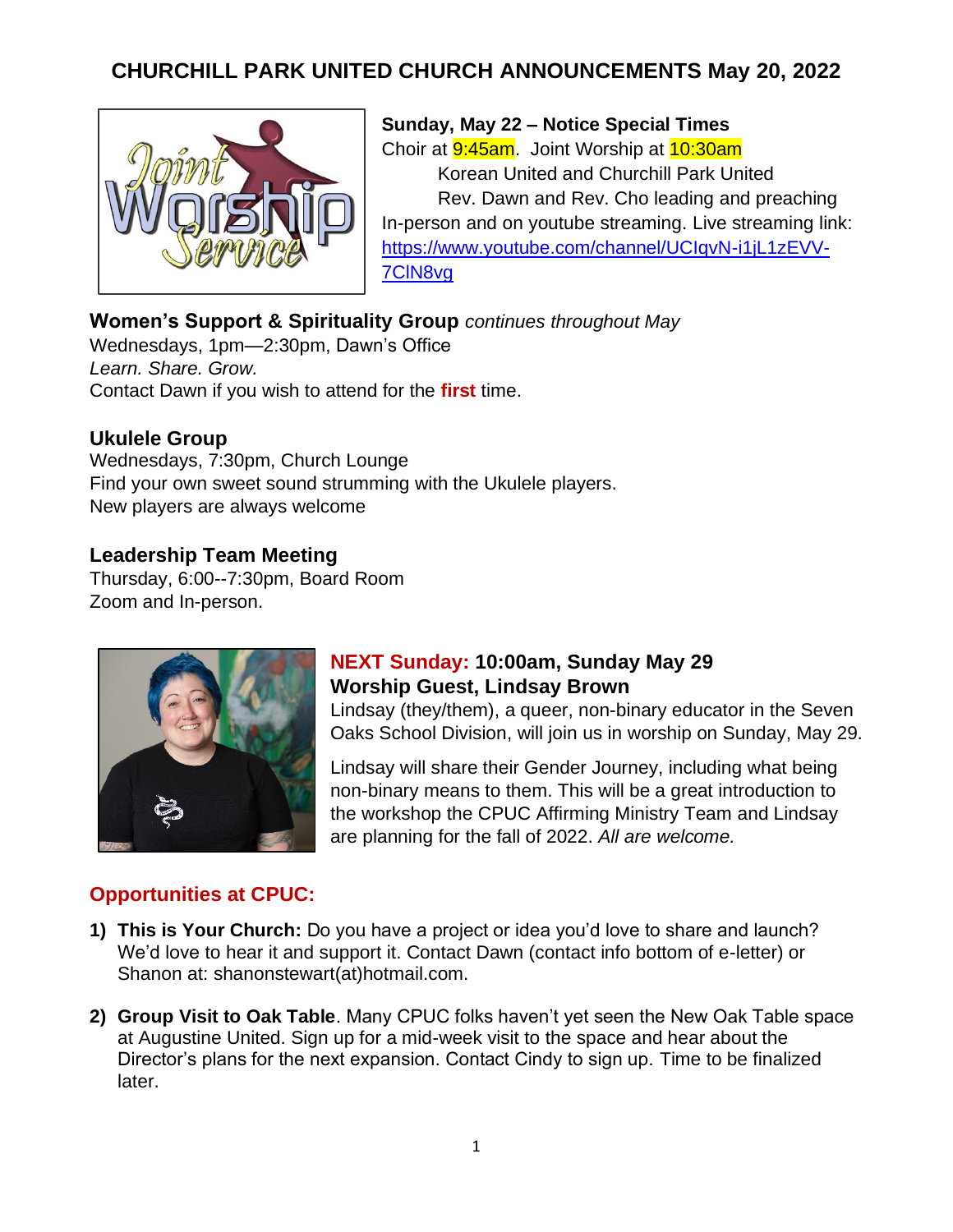

#### **Pride Parade – Sunday, June 5th, 11am – Come and Walk!**

This is our chance to be Public, Explicit and Intentional as Affirming people. Gather with other affirming folks to walk in the Pride Parade. Please join us. Details to follow in Announcements next week.



#### **Saturday, June 25 10:00am – 4:00pm The Delightful 1justcity Fundraiser**

Take yourself on a self-guided tour of Scotia Heights' most beautiful gardens, and afterwards, enjoy tea and visit the craft sale at St. John's Anglican Cathedral. For more information or to purchase tour tickets, visit the link below: <https://www.1justcity.ca/garden-tour>



### **Thanks….!**

To those who made a 2022 donation to the Memorial Garden. Donations to the Memorial Garden are especially welcome in spring for the purchase of annuals, hardy prairie perennials and eventually (we hope) the addition of a garden water fountain.

# **YAAY Event Last Weekend** (Young Adults joined us for Worship)